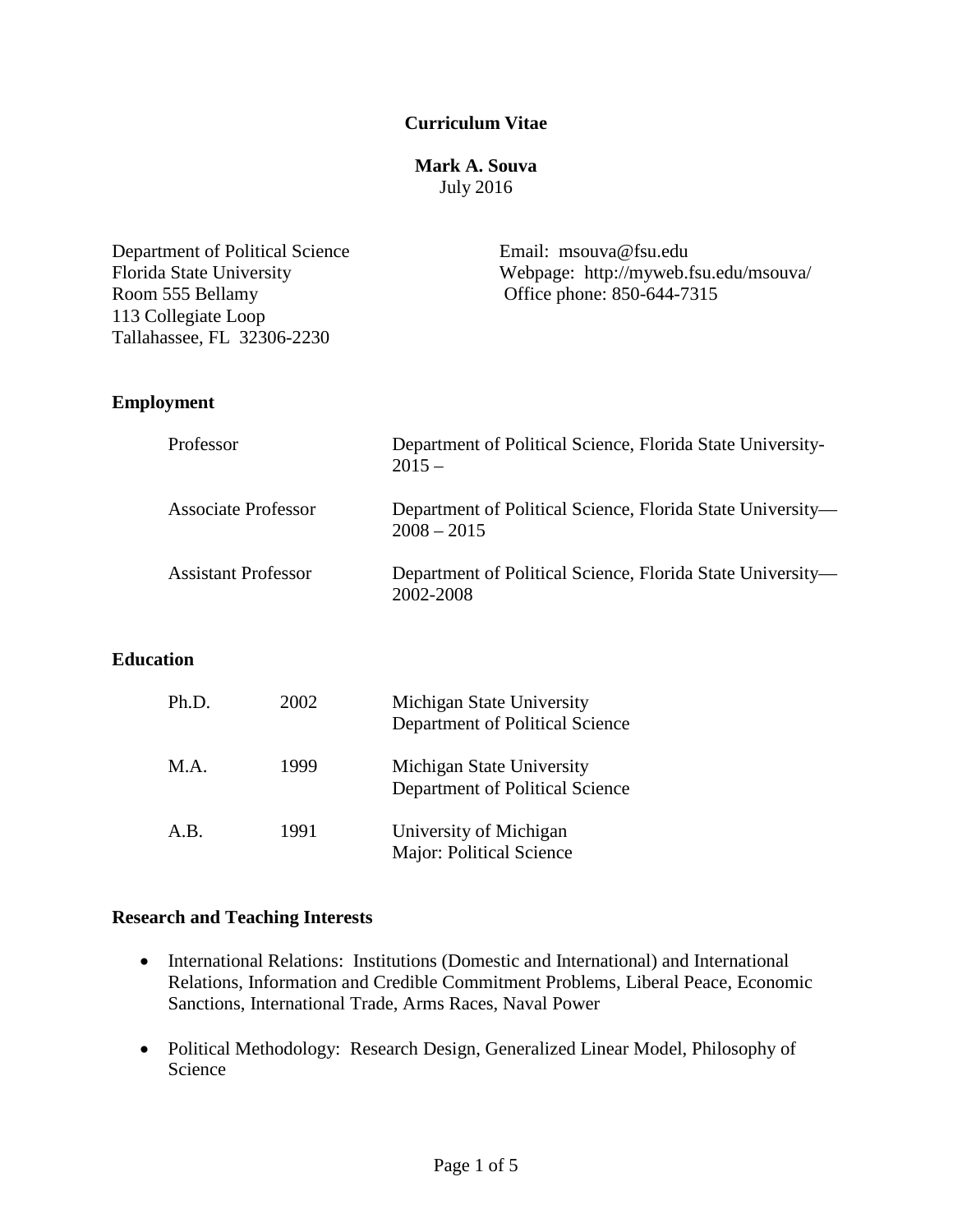## **Books**

Democratic Policymaking: Introduction to Public Policy. 2016. *Cambridge University Press*. o Co-authors: Charles Barrilleaux and Chris Reenock.

### **Peer-Reviewed Publications**

Forthcoming. Domestic Political Problems and the Uneven Contenders Paradox. With Brian Crisher. Foreign Policy Analysis.

2016. Audience Costs, Information and Credible Commitment Problems. With Chungshik Moon. Journal of Conflict Resolution 60 (3): 434-458.

2014. Power At Sea: A Naval Power Dataset, 1865-2011. With Brian Crisher. International Interactions 40: 602-629.

2013. Narrow Interests and Military Resource Allocation in Autocratic Regimes. With Justin Conrad and Hong-Cheol Kim. Journal of Peace Research 50 (6): 739 – 752.

2013. Market-Protecting Institutions and the WTO's Ability to Promote Trade. With Jesse Johnson and Dale Smith. International Studies Quarterly 57: 410-417.

2012. Domestic Institutions and Credible Signals. With Gary Uzonyi and Sona Golder. International Studies Quarterly 56 (4): 765-776.

2011. Regime Similarity and Rivalry. With Justin Conrad. International Interactions 37: 1-28

2010. Territory, River & Maritime Issue Claims in the Western Hemisphere: Regime Type, Rivalry & MIDs from1901 to 2000. With Brandon Prins and David Lektzian. International Studies Quarterly 54 (4): 1073-1098.

2010. The Accountability Effects of Political Institutions and Capitalism on Interstate Conflict. With Sally Anderson. Journal of Conflict Resolution 54 (4): 543-565.

2009. A Comparative Theory Test of Democratic Peace Arguments, 1946-2000. With David Lektzian. Journal of Peace Research 46 (1): 17-37.

2008. Promoting International Trade: The Role of Market Protecting Institutions. With Dale Smith and Shaun Rowan. Journal of Politics 70 (2): 383-392.

2007. An Institutional Theory of Sanctions Onset and Success. With David Lektzian. Journal of Conflict Resolution 51 (6): 848-871.

2007. Fostering Theoretical Thinking in Undergraduate Education. PS: Political Science and Politics 40 (3): 557-562.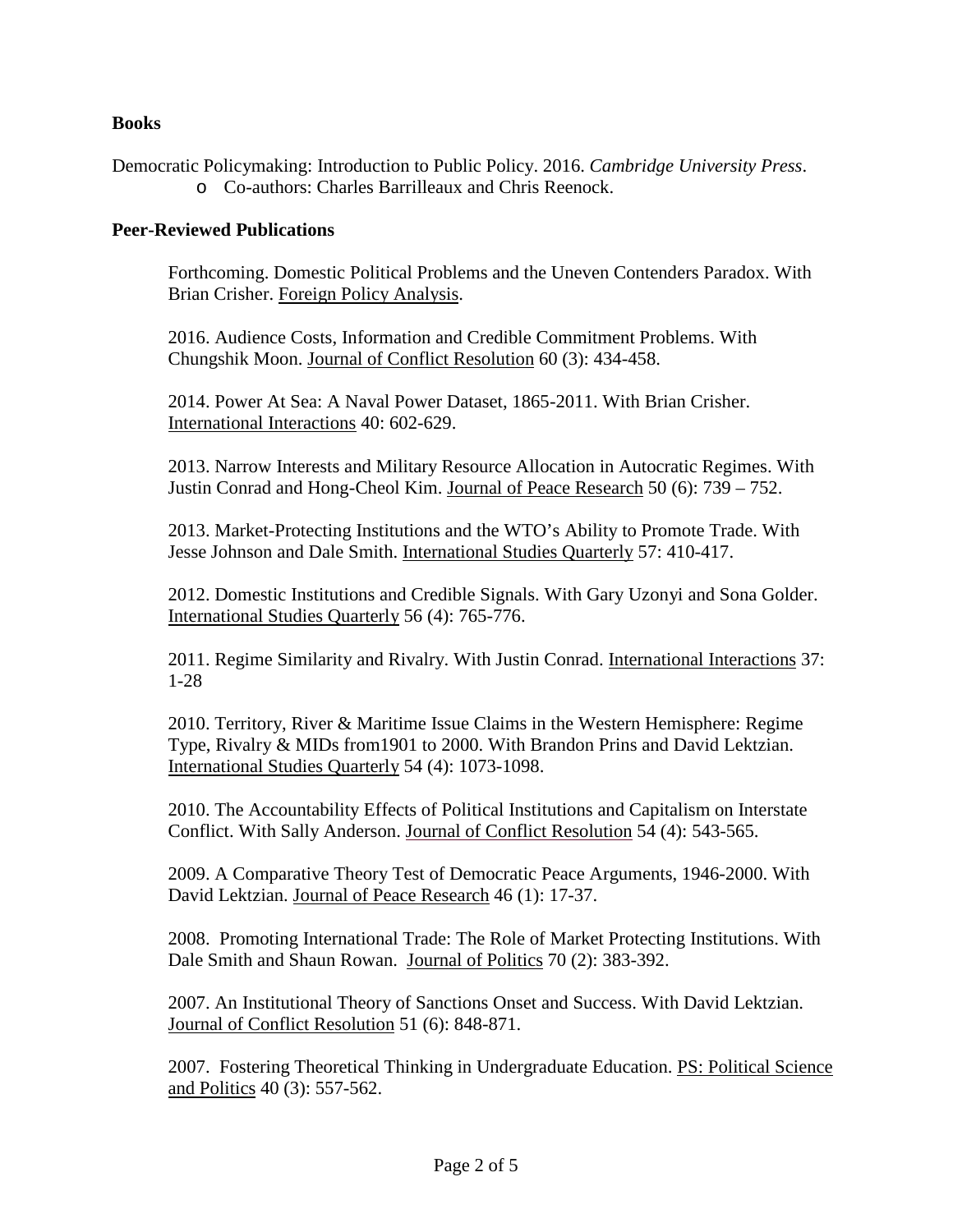2007. Elite Opinion Differences and Partisanship in Congressional Foreign Policy, 1975- 1996. With David Rohde. Political Research Quarterly 60 (1): 113-123.

2006. The Liberal Peace Revisited: Democracy, Dependence, Development and Militarized Interstate Dispute Initiation, 1950-1999. With Brandon Prins. International Interactions 32 (2): 183-200.

2005. Foreign Policy Determinants: Comparing a Realist and Domestic-Political Model of Foreign Policy. Conflict Management and Peace Science 22(2): 149-164.

2004. Institutional Similarity and Interstate Conflict. International Interactions 30 (3): 263-280.

2003. The Economic Peace Between Democracies: Economic Sanctions and Domestic Institutions." With David Lektzian. Journal of Peace Research 40 (6): 641-660.

2001. The Impact of National Tides and District-Level Effects on Electoral Outcomes: the U.S. Congressional Elections of 1862-63. With Jamie Carson, Jeffery Jenkins, and David Rohde. American Journal of Political Science 45: 887-898.

2001. Institutions and International Cooperation: A Duration Analysis of the Effects of Sanctions. With David Lektzian. Journal of Conflict Resolution 45 (1): 61-79.

### **Publications: Book Chapters and Book Reviews**

2012. Economic Sanctions. With David Lektzian. In *The Handbook of American Foreign Policy*, Steven Hook and Christopher Jones, editors. Routledge.

2012. United States Use of Force in Comparative Perspective. With Brandon Prins. In *The Handbook of American Foreign Policy*, Steven Hook and Christopher Jones, editors. Routledge.

2007. *Journal of Conflict Studies* 27 (1). Book review of *How the weak win wars: a theory of asymmetric conflict* by Ivan Arreguin-Toft.

#### **Research in Progress**

- Institutions, Risk Acceptance, and War. With Gary Uzonyi and Matt Hauenstein.
- Arms Races, Institutions, and War.
- Determinants of Naval Power. With Brian Crisher.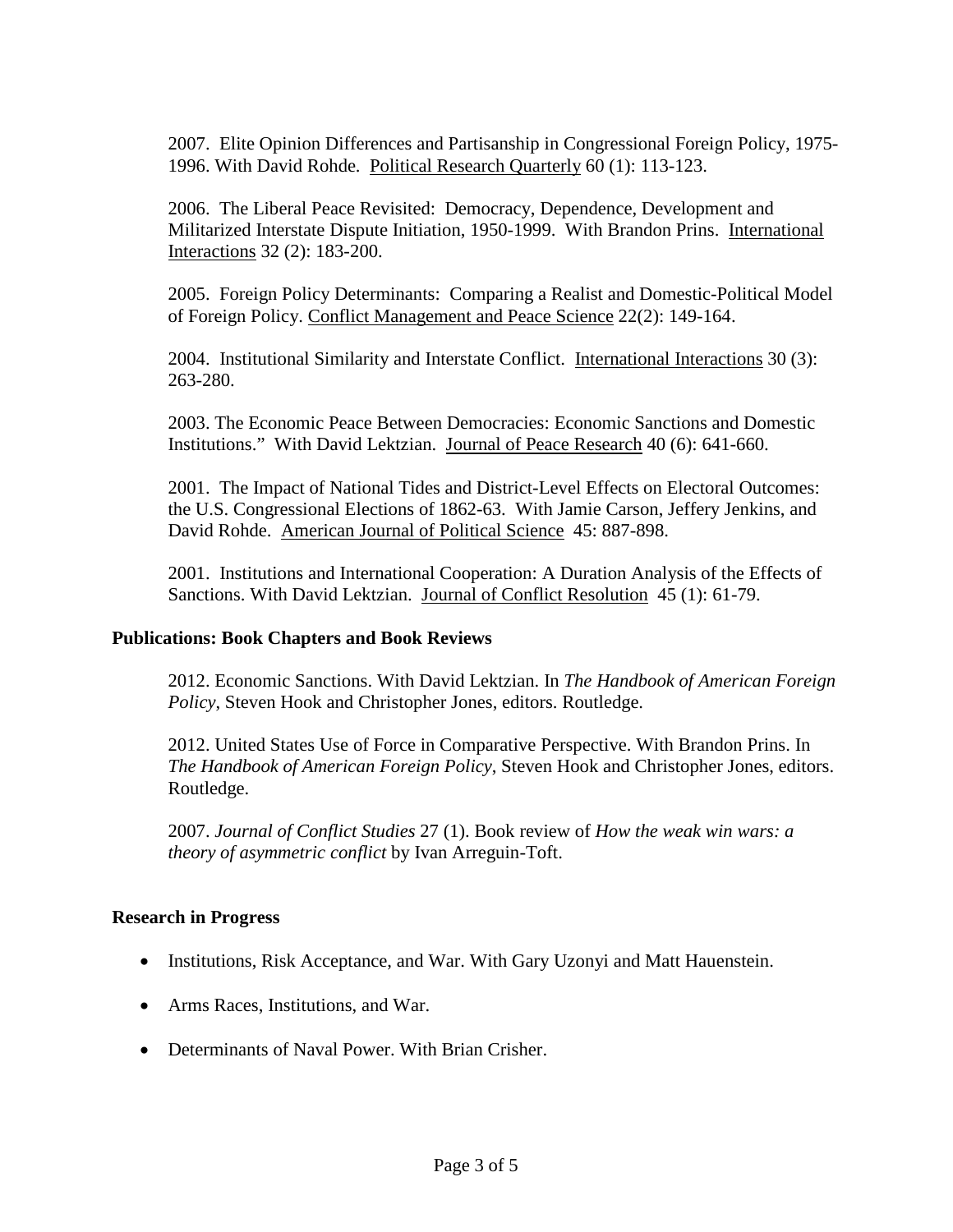## **Teaching Experience**

- Introduction to International Relations (Undergraduate)
- American Foreign Policy (Undergraduate and Graduate)
- Statecraft/International Security Affairs (Undergraduate)
- International Relations Core Seminar (Graduate)
- International Conflict (Undergraduate and Graduate)
- Political Science Research (Undergraduate)
- Foreign Policy Analysis (Graduate)
- Quantitative Analysis in Political Science (Graduate)
- Advanced Research in International Relations (Graduate)
- Teaching Political Science (Graduate)

### **Professional Service**

## MANUSCRIPT REVIEWER

*National Science Foundation American Political Science Review American Journal of Political Science International Studies Quarterly Journal of Politics Journal of Peace Research Journal of Conflict Resolution Conflict Management and Peace Science Security Dialogue Political Science Quarterly Economics and Politics PS: Political Science and Politics Political Science Quarterly*

### OTHER PROFESSIONAL ACTIVITIES

- National Science Foundation Dissertation Review Board, Spring 2014, Fall 2015.
- *Journal of Politics* Best Paper Committee 2013 (Papers published in 2012).
- Executive Committee and Best Paper Committee for the Foreign Policy Section of the American Political Science Association, 2013-2014.
- Section Chair, Midwest Political Science Association Meeting, Spring 2012.